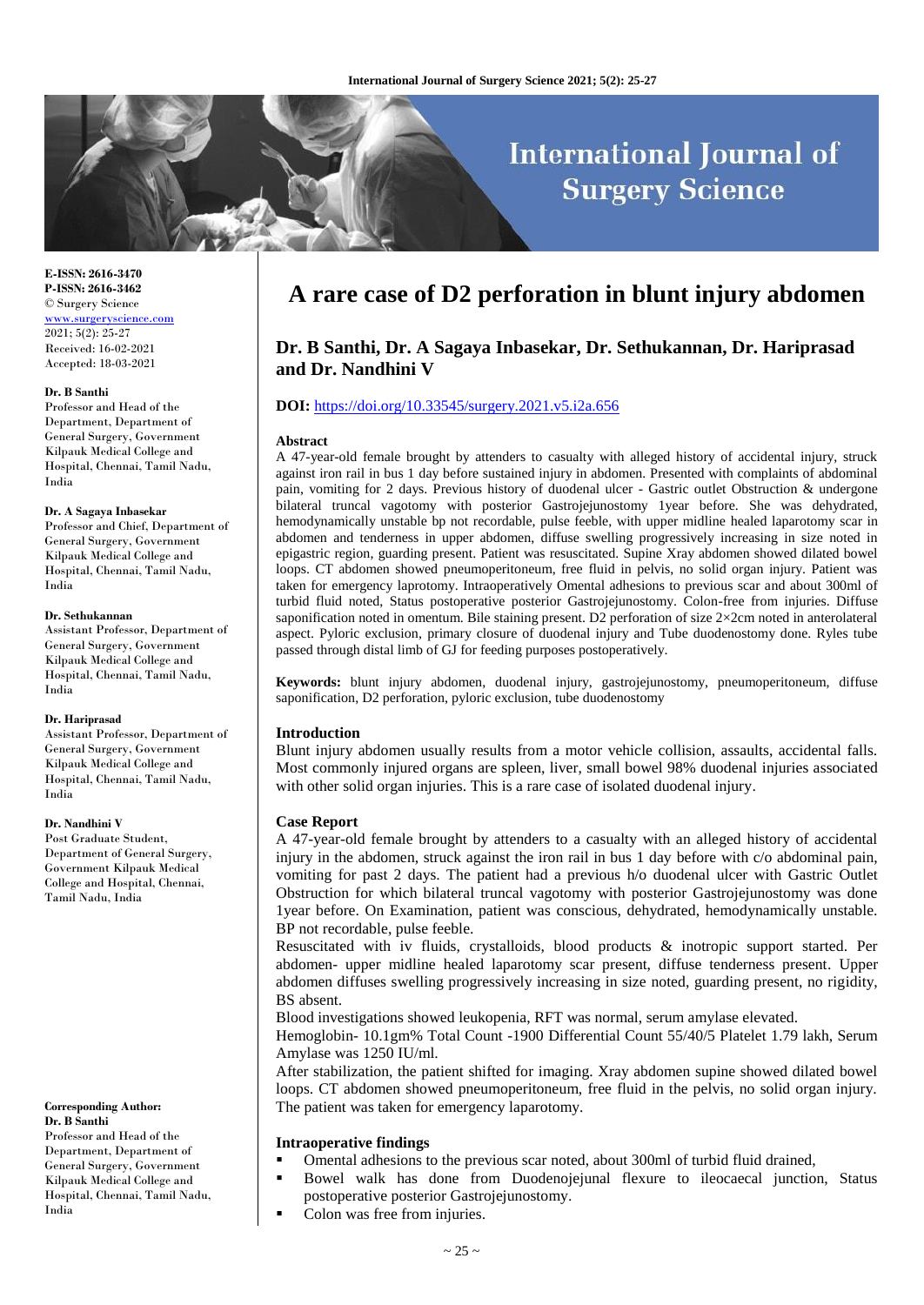- Diffuse saponification was noted in the omentum. Bile staining present.
- Mobilization of the right colon up to the hepatic flexure followed by Kocher maneuver. Duodenum mobilized, D2 perforation of size 2 \*2 cm noted.
- Solid organs- Liver, Spleen, Pelvic organs normal



**Fig 1:** Duodenal Perforation



**Fig 2:** Diffuse saponification of the omentum

# **Procedure**

Pyloric exclusion is done, and primary closure of duodenal injury done with 3'0 polyglactin (Vicryl)

- Tube duodenostomy done through a separate incision.
- Ryles tube passed through the distal limb of Gastrojejunostomy.
- Pyloric exclusion- In order to prevent gastric contents reaching the duodenum - Staple from the outside or oversew the pyloric outlet through a gastric incision. In this case, stapler applied.

Ryles tube passed through distal limb to jejunal which would have helped in feeding obviating the need of Feeding Jejunostomy for feeds.

The patient was monitored in ICU, treated with higher antibiotics. The patient's general condition improved. The patient was discharged. On regular follow-up duodenostomy tube removed after 6 weeks after clamping and checked for bile leak and CECT abdomen.

# **Discussion**

Blunt injury may result in crushing, shearing, or burst injuries of the duodenum. Crush injuries occur with a direct force applied to the abdominal wall, transferred to the duodenum which is pushed posteriorly against the spinal column. Shear injuries occur when the mobile and nonfixed portions of the organ accelerate and decelerate forward and backward respectively.

Burst injury occurs when force is applied to gas and fluid-filled duodenum against a closed pylorus and acutely flexed duodenojejunal angle.

CECT findings suggestive of duodenal injury are Extravasation of oral contrast from duodenum with a retroperitoneal hematoma, Extraluminal gas/fluid around the duodenum, Focal bowel wall thickening, Interruption of the progress of the bowel contrast medium. Intra-op findings that require exploration are Crepitus along the duodenal sweep, bile staining of paraduodenal or adjacent tissues, documented bile leak, rightsided retroperitoneal, or periduodenal hematoma<sup>[1]</sup>.

Important steps for duodenal injury management include - Early diagnosis, Control of haemorrhage, Control of bacterial contamination.

If there is duodenal hematoma it might be grade 1 or 2 depending on whether it involves one portion or more than one portion. Grade 1 if there is partial thickness laceration and no perforation. Grade 2 if there is a disruption of  $\langle 50\%$  of the circumference. Grade 3 includes disruption 50-75% of D2, 50- 100% of circumference of D1, D3, D4. Grade 4 is the disruption >75% of D2 or involving Ampulla, distal CBD. Grade 5 is a massive disruption of duodenopancreatic complex, devascularisation of the duodenum [2]

Grade I injuries are primarily closed with interrupted nonabsorbable Lembert-style sutures. Grade II injuries can be closed transversely to avoid narrowing of the lumen, Two-layer closure, and secure a viable patch of omentum, or the serosal side of jejunum across the repaired defect. Grade III and IV management include - Pyloric Exclusion with Tube duodenostomy, Gasrojejunostomy, and feeding jejunostomy.

Debride the edges of the wound and primary two-layer closure with concomitant pyloric exclusion. If it is not feasible, if the anastomosis is under tension or the injured duodenum requires resection,

- injury proximal to ampulla-perform antrectomy plus GJ and stump closure
- Injury distal to ampulla-Roux-en-Y duodenojejunostomy to the proximal end of duodenal injury with oversewing of the distal duodenum<br>Three-tube technique:
- Three-tube technique: gastrostomy, retrograde duodenostomy, and feeding jejunostomy [3, 4].

Grade V management includes Whipples procedure for trauma. It is performed as a staged procedure. Control of hemorrhage, resection debridement in the initial laparotomy, stapler.

resection of the duodenal sweep and pancreatic head, ligation of the common bile duct at pancreatic head. The patient is resuscitated in the ICU. Gastrointestinal reconstruction with